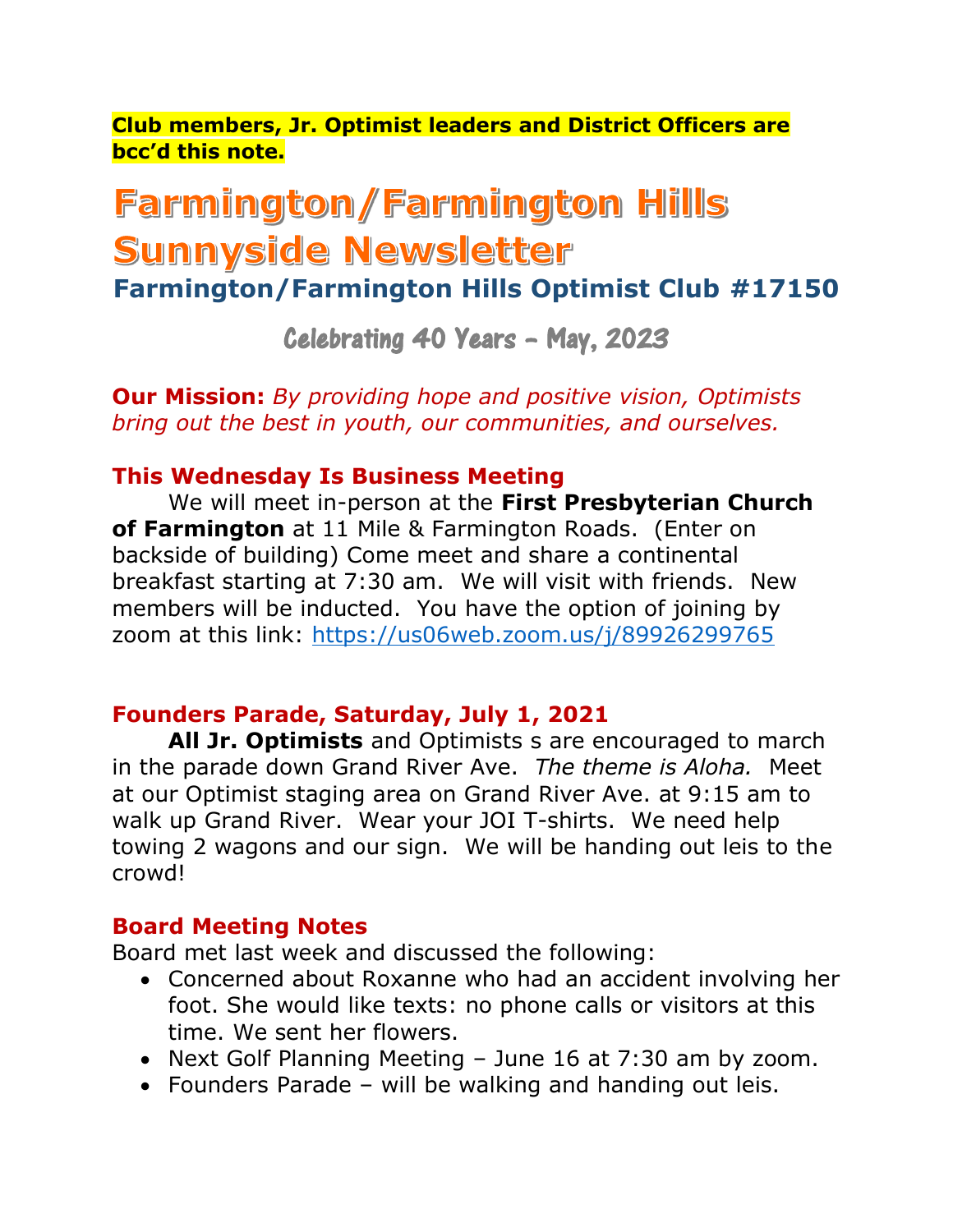- Next orientation Zoom on Weds. June 22 at 7:00 pm
- Agreed to setup July  $20<sup>th</sup>$  social event at Longacre House
- Installation Banquet of New Officers for 2022-2023 will be on September 14 at 6:30 pm. Venue to be determined.

### **New Member Orientation June 22**

This will be done on June 22 at 7:00 pm to 8:00 pm by zoom. If you have a friend or recent contact that might be interested in learning about our club, please email contact information to Tom Neal.

### **Most Important Event… Our Golf Outing Aug. 2!**

Need sponsors, donations for raffle baskets (bring to Phyllis Pheeneys' home: 248-770-7675: call for info). Donated gift cards from members - give to Cathy Neal. Really need everyone to find a sponsor or an item for the raffle baskets. Your participation is greatly appreciated.

# **New Fun Club Social Wednesday Evening, July 20**

Andrea Fields and Terry Tipton volunteered to work with Tom in the planning for our first Bag Tossing and Bocci social. It will be held at Longacre House from 6:00 pm to 8:00 pm. We will serve a lite meal. This will be a good opportunity for you to invite friends who might want to join our club. New Optimists Welcome is the theme. We will want to know how many people will attend. Sign up will follow in next newsletter.

### **Did You Know…**

Tired of bad news all the time? There is a source for Good News! It is the **goodnewsnework.org**. Since 1997, millions of people have turned to the **Good News Network**® as an antidote to the barrage of negativity experienced in the mainstream media. Because of its long history, staying power, and public trust, GNN is #1 on Google for good news. Check it out! - *Editor*

### **Junior Optimist Report - Total Members 241 Current List of FFH JOI Clubs**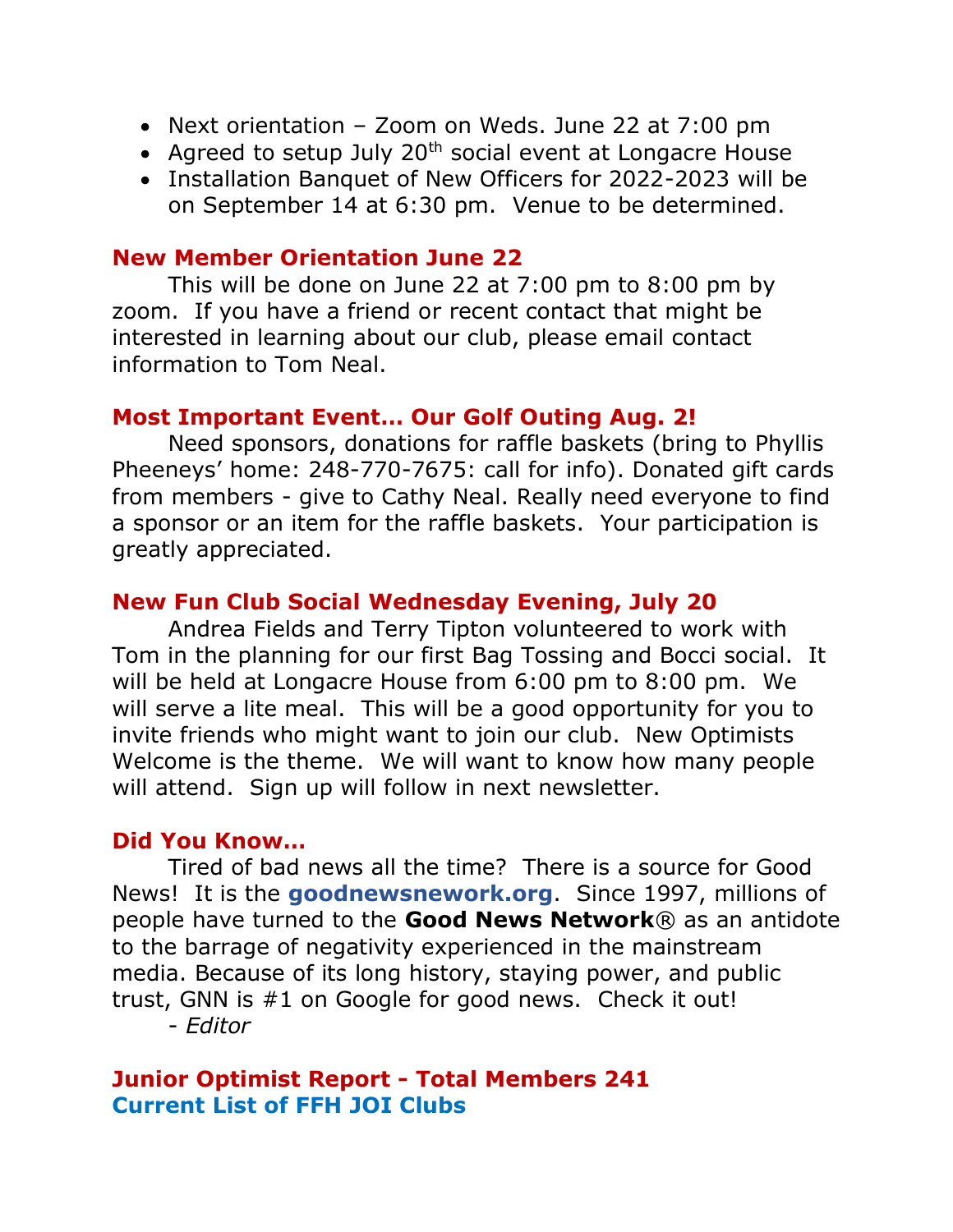| <b>Elementary Schools:</b> |    | <b>Middle Schools:</b> |              |
|----------------------------|----|------------------------|--------------|
| <b>Beechview</b>           | 57 | East                   | $\mathbf{b}$ |
| Forest                     | 20 | Power                  | 5            |
| Gill                       | 80 | Warner                 | R            |
| Hillside                   | 11 | <b>High Schools:</b>   |              |
| Lanigan                    | 15 | Farmington             | 12           |
| Longacre                   | 17 | North Farm.            | 11           |

# **June Birthdays:**

02 – Jill O'Hara

**Website: f2hoptimists.org**

**Facebook:** Farmington/Farmington Hills Optimist Club (Thanks to Andrea Fields who continues posting positive notes to our Facebook page.)

# **Calendar**

- June 15 Club Business Meeting
- June 22 Club Meeting, Chris Reed, Nissan
- June 22 New Member Orientation via zoom
- June 29 Club Meeting
- July 6 Board of Directors meeting via zoom (No Club meetings in July)
- July 16 Founders Day Parade
- July 16 volunteers needed to prep fishing gear (2 volunteers requested.) 10:00am to 12:00am, Heritage Park
- July 20 NOW Social at Longacre House
- July 30 Kids Fishing Day. Founders Park (10 volunteers requested.) 7:30 am to 1:00 pm, sign up in next newsletter
- Aug 2 Orrie Donley Golf Outing
- Aug 10 Board Meeting

# **Attachments:**

Newsletter PDF